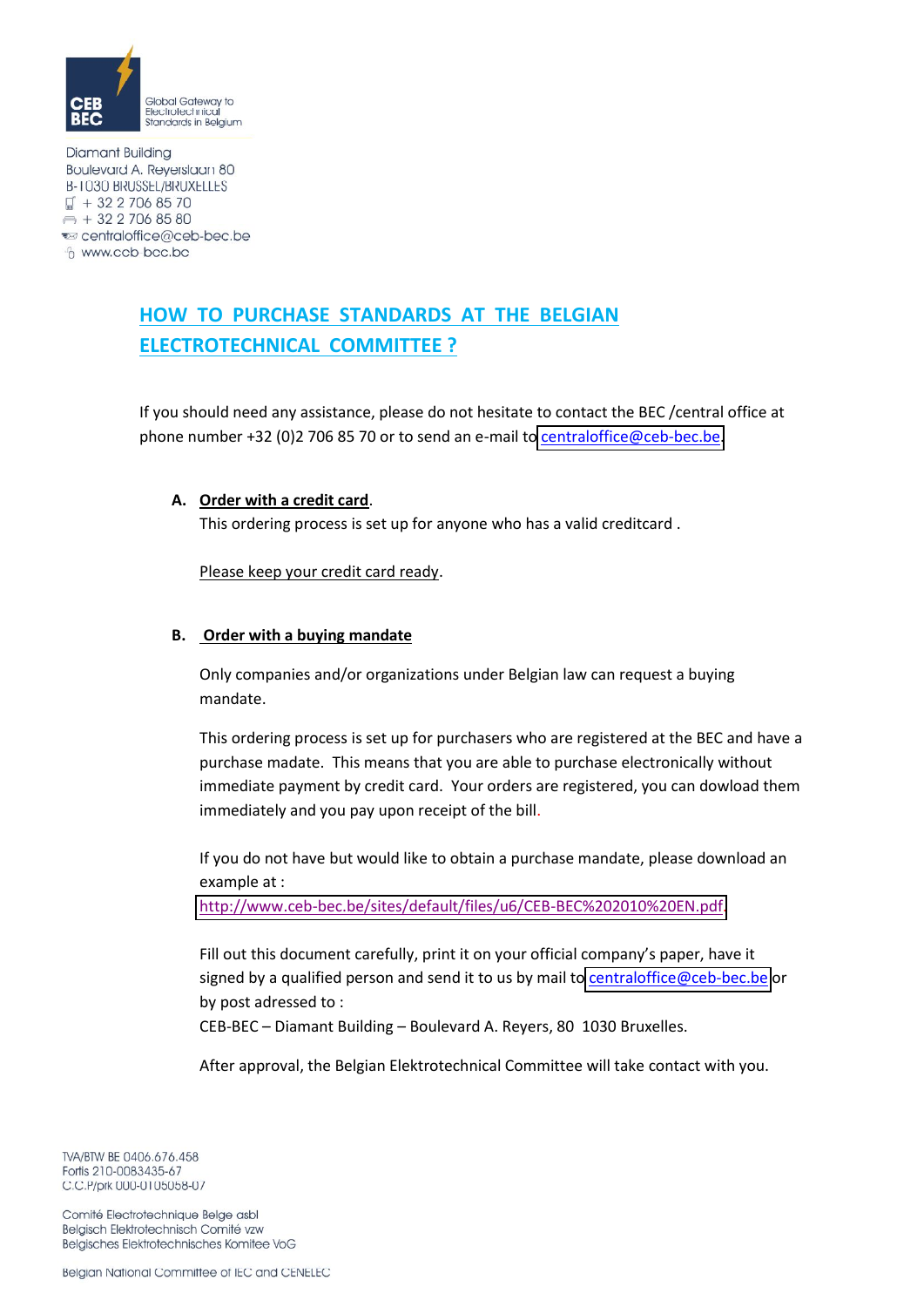## **HOW TO PROCEED TO ORDER ONE OR MORE PUBLICATIONS ?**

Go to the website : http://www.ceb-bec.be/

1) Choose your language,



in this case we continue in English

2) Go to the webstore or click on this link http://www.ceb-bec.be/en/external/webstore

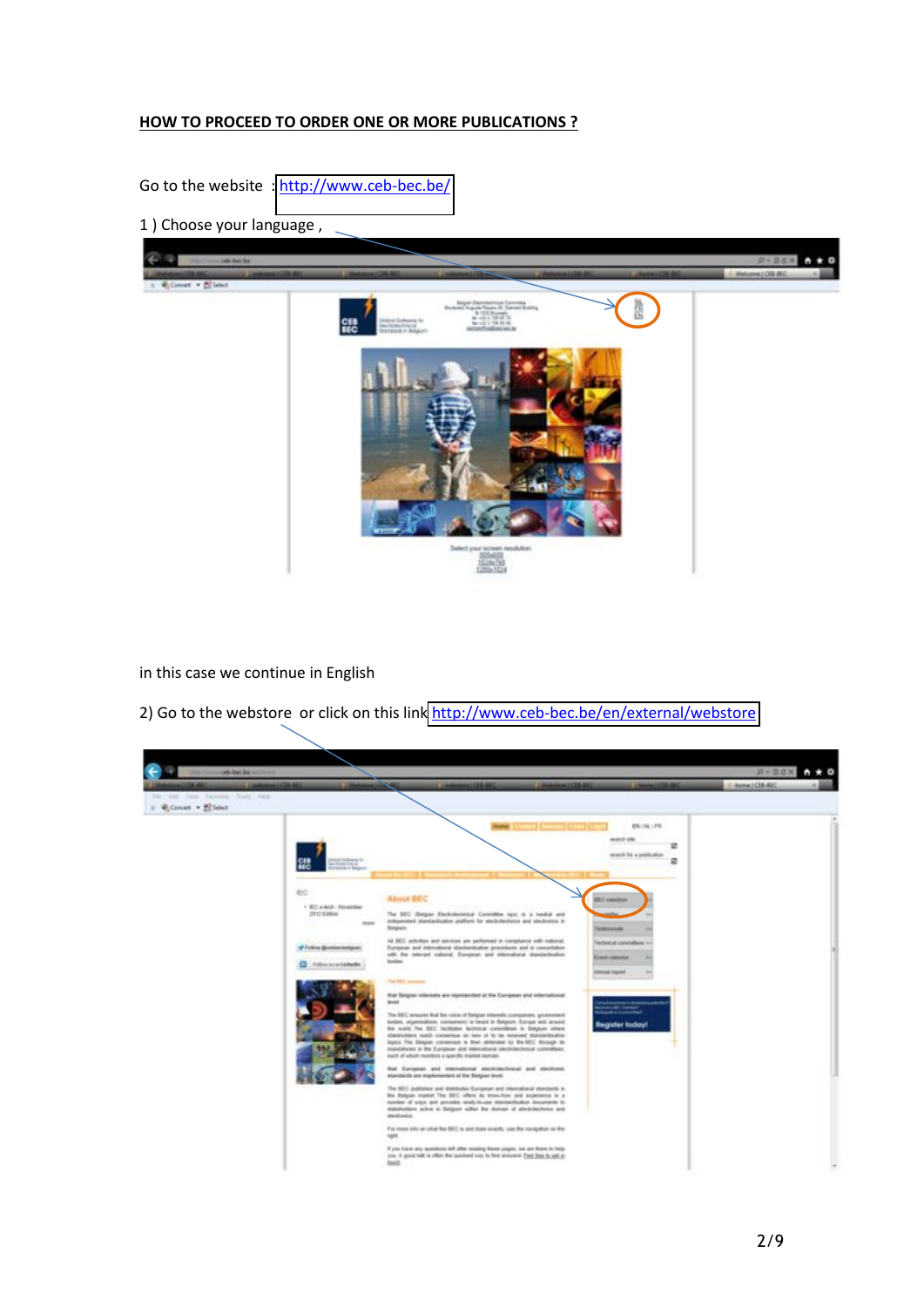| and I was County (1993) in<br><b>EN   HL   PR.</b><br>search elle<br>ø<br>exists for a publication.<br>ø<br>뙗<br>$\frac{1}{2}$<br>Webston C. Committee of the Committee                                                                                                                                                                                                                                                                                                                                                                                                                                                                                                                                          |
|------------------------------------------------------------------------------------------------------------------------------------------------------------------------------------------------------------------------------------------------------------------------------------------------------------------------------------------------------------------------------------------------------------------------------------------------------------------------------------------------------------------------------------------------------------------------------------------------------------------------------------------------------------------------------------------------------------------|
| <b>Rockett -</b><br>Manufacturer / Websiter / Streams Lease / New<br>.<br>Search publications in catalog<br>terms with the method of a property<br>(evange): EN 00204-1 HD-324, T-015)<br>r<br>Committee (dontR) about humber or meetiphini.<br>(avangin VI, cabe)<br><b>Custo, Noard</b><br>Grandel 1994-26-141<br>Internation Classification of Stevelants (ICS)<br>E<br><b>Fayerwith</b><br>interple lutilize Eurolienari<br>Text (the strengthen and contents of the publication)<br>countyle primary FDS access)<br>IT is any targetes<br>Deards results per page - Stellet by -<br>$\frac{50\quad\mathrm{[m]}}{\mathrm{[Saw]}}\frac{1}{\mathrm{[Gaw]}}$<br>B<br>Code.<br><b>SOUTH</b><br>- 14<br>45-50-0-0 |

3) Type the number of the publication (standard, technical notes,...)

As an example, we choose 60335 and click start. This will provide you with all possible documents as IEC, Cenelec, NBN-basic standards, amendments, corrigenda, etc.

Try to fill out minimum data to avoid incorrect searching results, see also the example above.

| and the local or an annual common    |                                                                                                                                          |                                                                                                                                                                                                                                                                              |                                                                                                                                                                                                                                                       |                                                                                                                                      | $P-ROX = A + O$    |
|--------------------------------------|------------------------------------------------------------------------------------------------------------------------------------------|------------------------------------------------------------------------------------------------------------------------------------------------------------------------------------------------------------------------------------------------------------------------------|-------------------------------------------------------------------------------------------------------------------------------------------------------------------------------------------------------------------------------------------------------|--------------------------------------------------------------------------------------------------------------------------------------|--------------------|
| 41008460<br>: @ Convert = 100 Select | <b>COMMUNICATION</b><br>L. L'Annuage L'Estrator                                                                                          | <b>COMMERCIAL</b>                                                                                                                                                                                                                                                            | L. Liberton LCCC dist.<br><b>LEWANGILLE</b>                                                                                                                                                                                                           | <b>IN CREAM COR RED</b>                                                                                                              | / Webstow LCER-REC |
|                                      | <b>BASICAL</b><br><b>Rockett -</b><br>ΝZ<br>×.<br>Attrib.<br>Date, from<br>Information D<br><b>Saysterio</b><br>10 V-<br><b>BMS 10 E</b> | <b>TELESTING</b><br>termination contains in administration<br>Committee country you hands or discriptions<br>×<br>positionize of Harmards (CE)<br>Text (the description and contents of the publication).<br>If is any terminate<br>The provide your page States by<br>Code: | <b>Sand Company (Tales)</b> (The<br>Webston E. San Film St.<br>Search publications in catalog<br>Improve EN 60204-1 HD S24, T-9151<br>complete ST, called<br>(anarigie: 1956-26-14).<br>固<br>(avangée luntile Yansforme)<br>University DER WORLD<br>固 | <b><i>EN1 HL   PR.</i></b><br>search site<br>ø<br>exact for a publication.<br>显<br>M. Sales J. Miller - Wilson's H. Discounts Leader |                    |
|                                      |                                                                                                                                          |                                                                                                                                                                                                                                                                              |                                                                                                                                                                                                                                                       |                                                                                                                                      | B                  |

Searching results: 877 possible documents.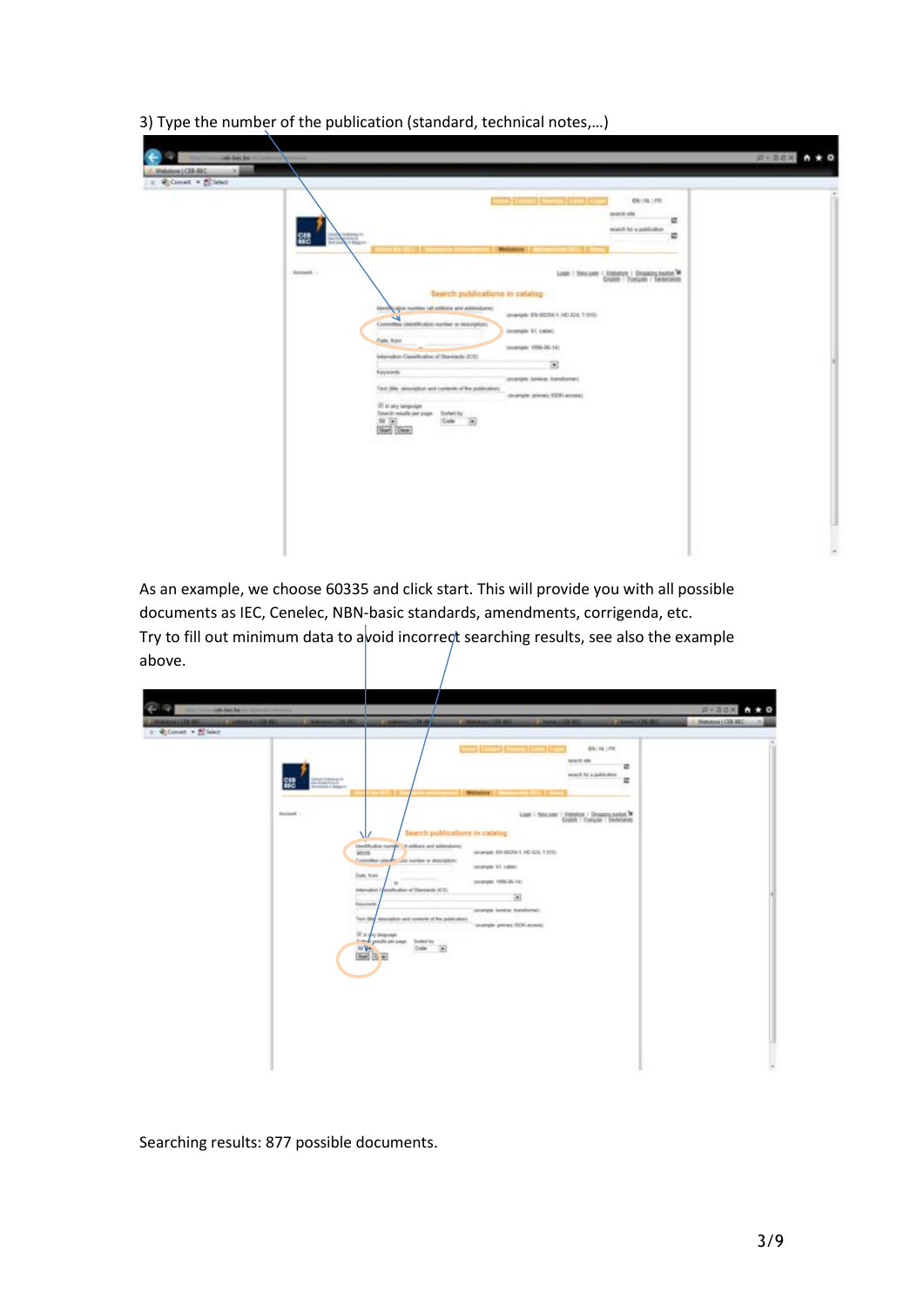Choose the publication that you want to purchase by clicking on the document number, e.g. IEC 60335-1 Ed. 4.1

| the County and San Income continues and                    |                                                               |                        |                                                                                                                                                                        |                                                                      |                       | B-BOX<br>$\bullet$ 0 |
|------------------------------------------------------------|---------------------------------------------------------------|------------------------|------------------------------------------------------------------------------------------------------------------------------------------------------------------------|----------------------------------------------------------------------|-----------------------|----------------------|
| Constatos (CRA 200)<br>41008-004<br>: @ Convert + ECSelect | L. LINNABAN FERRARD                                           | of constraining (1984) | <b>EXAMINE</b><br><b>CONSULTANTS IN THE</b>                                                                                                                            |                                                                      | C. Chemical Clift and | 1. Midsaton LCES-BEC |
|                                                            | 뺧<br>ally Perspective to a wide<br><b>Randolphin Bolgares</b> |                        | Webston                                                                                                                                                                | <b>EN   NL   FIL</b><br><b>MARCH ARE</b><br>wisech for a publication | ø<br>e                |                      |
|                                                            |                                                               |                        | <b>FRANK - 20 000</b>                                                                                                                                                  |                                                                      |                       |                      |
|                                                            | Fublication                                                   | Contact                | <b>Yita</b>                                                                                                                                                            |                                                                      |                       |                      |
|                                                            | EE 80005-1 Ed. 4.2 Am. 3                                      | ü.                     | MANDAMENTY, HOUSEHOLD AND TANK AR ELECTRICAL APPLINICES - SAPETY - PA<br>RT 1: OENERAL REGUMENENTS                                                                     |                                                                      |                       |                      |
|                                                            | BC 60006 EBA AEAH, Z                                          | ti.                    | HARVESTED J. HOUSEHOLD AND SHALAR ELECTRICAL APPLIERDES. SAPETY . PA<br>AT I GENERAL RECKARENENTS                                                                      |                                                                      |                       |                      |
|                                                            | A<br>ES.0005.104.4.1                                          | 91                     | FOUSDIOLD AND SWILLAR ELECTRICAL APPLIANCES - SAFETY - PART 1: GENERAL R.<br>ECONOMISTS.                                                                               |                                                                      |                       |                      |
|                                                            | EZ.0005-144.42                                                | 11                     | HOUSEHOLD AND THIALVA REECTRICAL APPLIANCES - SAFETY - PART Y GENERAL R.<br>EQUIPESHERTS                                                                               |                                                                      |                       |                      |
|                                                            | <b>BS 80005-1 BV 5-8</b>                                      | ti.                    | IE JARRES I TRAT VERSI - DENINGAL ARRAIGNMENT DAN CONTRACTED<br><b>EQUIRINENTS</b>                                                                                     |                                                                      |                       |                      |
|                                                            | BC 40005 1 Ex 1 4 CORRIGEROUM 1                               | l ex-                  | CONNOISSIOUN 1 - HOUSEHOLD AND SIMULAR BLECTRICAL APPLIANCES - SAFETY -<br>PART I GENERAL REGUIREMENTS                                                                 |                                                                      |                       |                      |
|                                                            | EC-92020-1 EAL 5.0 CORRIGATIOUM 2                             | 11                     | FOUSDROLD RISD SWILL ARE ELECTRICAL APPLIANCES - SAFETY - PART 1. SEMERAL &<br>EQUIRIESENTS*<br>지위의 반대 원화가 되고 있어?                                                      |                                                                      |                       |                      |
|                                                            | R1.800531514.53                                               | 93                     | HOUSEHOLD AND SANUAH ELECTRICAL APPLIANCES - SAPETY - FIART 2-RE PARTICUL<br>LAR REQUIREMENTS FOR FLOOR TREATMENT MACHINES AND VIET SCRUBBING MA<br>CHRIST.            |                                                                      |                       |                      |
|                                                            | EC.90005-2.10.DE.3-5.MH.T.                                    | 81                     | AMENDMENT 1 - HOUSEHOLD AND SIMILAR EUROTRICAL APPLIANCES - SAPETY - PA<br>RT 3-10 PHRTICULAR REQUIREMENTS FOR FLOOR TREATMENT MACHINES AND VIE.<br>T SCIURENC MICHIES |                                                                      |                       |                      |
|                                                            | RE40005.2 10 BL S.T.                                          | w                      | HOUSENOLD JIND SHIKAR FUECTIONAL APPLIANCES - SAPETY - PART 2-55 FARTNOLD<br>LAR REQUIREMENTS FOR FLOOR TREATMENT ANOTHER AND WE'T SCRUBBING MA.                       |                                                                      |                       |                      |

which brings you to the detail purchase information:

choose to add this document in your basket or return to the general list with the

| and then the man committee commit-<br><b>BANK ENTERN 400</b><br><b>COMMERCIAL CAR AD</b>                                                                                                                                                                                                                                                                                                                                                                                                                                                                                                                                                                                                                                                                      | 12030-0<br><b>COMMERCIAL COMPANY</b>                                               | <b>Lineswell CERA</b>                                                                   | <b>CRAMBERS</b>      | $B - B$ dx $A + 0$<br>/ Midlaton LCER-BEC |
|---------------------------------------------------------------------------------------------------------------------------------------------------------------------------------------------------------------------------------------------------------------------------------------------------------------------------------------------------------------------------------------------------------------------------------------------------------------------------------------------------------------------------------------------------------------------------------------------------------------------------------------------------------------------------------------------------------------------------------------------------------------|------------------------------------------------------------------------------------|-----------------------------------------------------------------------------------------|----------------------|-------------------------------------------|
| : @ Convert + EC Select                                                                                                                                                                                                                                                                                                                                                                                                                                                                                                                                                                                                                                                                                                                                       |                                                                                    |                                                                                         |                      |                                           |
|                                                                                                                                                                                                                                                                                                                                                                                                                                                                                                                                                                                                                                                                                                                                                               |                                                                                    | <b><i><u> Committee Committee (In 1989)</u></i></b>                                     | <b>EN   NL   FIL</b> |                                           |
|                                                                                                                                                                                                                                                                                                                                                                                                                                                                                                                                                                                                                                                                                                                                                               |                                                                                    | <b>MIRCE GRE</b>                                                                        | ø                    |                                           |
| An de desarra Vic<br>ALCOHOL:U.S                                                                                                                                                                                                                                                                                                                                                                                                                                                                                                                                                                                                                                                                                                                              |                                                                                    | search for a qualification.                                                             | e                    |                                           |
| <b>Randomic Children</b>                                                                                                                                                                                                                                                                                                                                                                                                                                                                                                                                                                                                                                                                                                                                      |                                                                                    |                                                                                         |                      |                                           |
|                                                                                                                                                                                                                                                                                                                                                                                                                                                                                                                                                                                                                                                                                                                                                               |                                                                                    |                                                                                         |                      |                                           |
| <b>Rockert -</b>                                                                                                                                                                                                                                                                                                                                                                                                                                                                                                                                                                                                                                                                                                                                              |                                                                                    | Lisan   Telesiane: 1, Walterlam, 1 Shopping banket, 74<br>Codish / Compas / Switchfalds |                      |                                           |
|                                                                                                                                                                                                                                                                                                                                                                                                                                                                                                                                                                                                                                                                                                                                                               | Publication details                                                                |                                                                                         |                      |                                           |
| PUMPLICKING<br><b>Title</b><br><b><i>BC 65115 / Ed. 4.1</i></b>                                                                                                                                                                                                                                                                                                                                                                                                                                                                                                                                                                                                                                                                                               | HOUSEHOUS AND SIMILAR ELECTRICAL HPPLANCES - SAFETY - PART II GENERAL REQUIREMENTS |                                                                                         |                      |                                           |
| PINON ISSUE, WAT<br>Foto/number of papes, tables and drawings<br>323.00 4.<br>2000.000                                                                                                                                                                                                                                                                                                                                                                                                                                                                                                                                                                                                                                                                        |                                                                                    | Debi-<br>2004-07-07                                                                     |                      |                                           |
| Description.<br>Deals with the salidy of electrical applament for mosabiliti and coolar purposes. It deals with the comment-fusceris presented by applament that are environmental for<br>all persons in and around the home. If also covers appliances veed by exmen in shops, in light industry and on farms joint an coloring equipment, and industrial and<br>commercial clearing appliances). The reted rollage of the appliances are not more than 250 V for strate phase appliances and 800 V for other appliances. Hor This<br>consoliciated venture constitu of the fourth subtice (2001) and its amendment 1 (2004). Therefore, no meet to order amendment in addition to this publication, clar<br>CRR (BC PUBLICATIONS ID) PUBLICATIONS:<br>Close |                                                                                    |                                                                                         |                      |                                           |
| Available files:<br>ATTENTION Student registered standards (MRI) ES or 1859 (KS) are personly unto argited/a in English or French, Civit Bie cover pape is bankrated and Bie-                                                                                                                                                                                                                                                                                                                                                                                                                                                                                                                                                                                 |                                                                                    |                                                                                         |                      |                                           |
| similarment than I'm in English at in Francis.                                                                                                                                                                                                                                                                                                                                                                                                                                                                                                                                                                                                                                                                                                                |                                                                                    |                                                                                         |                      |                                           |
| <b>ENFR verson</b><br>CARE to shopping basket                                                                                                                                                                                                                                                                                                                                                                                                                                                                                                                                                                                                                                                                                                                 |                                                                                    |                                                                                         |                      |                                           |
| <b>THE PARK</b><br><b><i>BC BC PUBLICATION</i></b>                                                                                                                                                                                                                                                                                                                                                                                                                                                                                                                                                                                                                                                                                                            |                                                                                    |                                                                                         |                      |                                           |
| <b>Sister</b><br>Situation Commity active                                                                                                                                                                                                                                                                                                                                                                                                                                                                                                                                                                                                                                                                                                                     |                                                                                    |                                                                                         |                      |                                           |
| Origin<br>Committee                                                                                                                                                                                                                                                                                                                                                                                                                                                                                                                                                                                                                                                                                                                                           |                                                                                    |                                                                                         |                      |                                           |
| De haw SCHARPE Johan, Manager Texter, News, Jani: S.ICT<br>Responsible<br>Diamark Rubbing Bd. A. Premirikan, 33<br>8,1000 BRUDELLES  BELIEVES<br>Phone 10 / 706 03 76<br>Fac. (2) (736-35-63)                                                                                                                                                                                                                                                                                                                                                                                                                                                                                                                                                                 | SANTY OF HOUSEHOLD AND SAMUAR ELECTRICAL ARPUSANCES PULCANHOMIC                    |                                                                                         |                      |                                           |
| E-mak joban acharaxidicati has be                                                                                                                                                                                                                                                                                                                                                                                                                                                                                                                                                                                                                                                                                                                             |                                                                                    |                                                                                         |                      |                                           |
|                                                                                                                                                                                                                                                                                                                                                                                                                                                                                                                                                                                                                                                                                                                                                               |                                                                                    |                                                                                         |                      |                                           |

O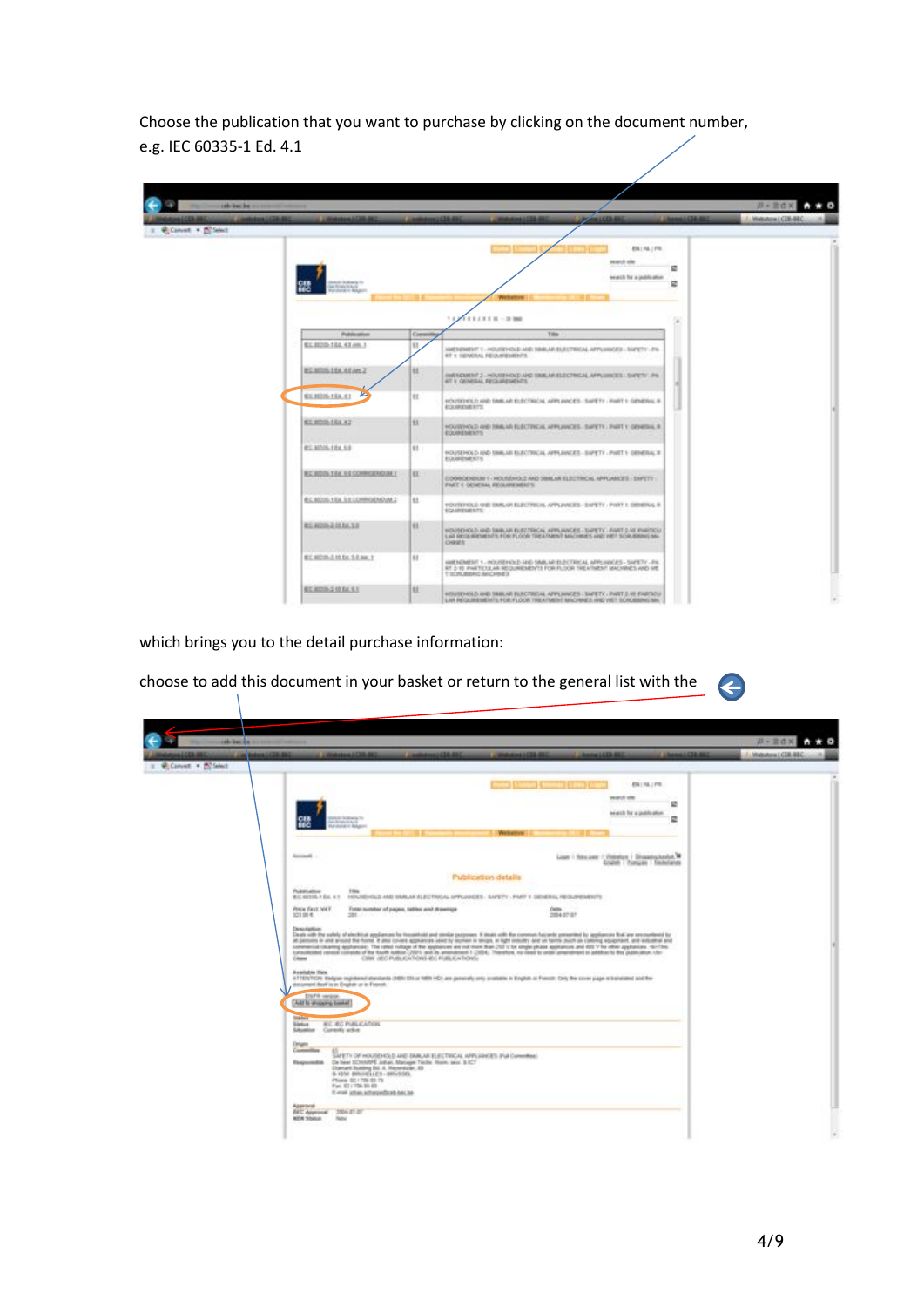**A-BOX A+0 Electric A. Weston (CD-**)  $\pm$  *Q* Conset =  $\frac{1}{200}$  Select w  $rac{8}{2}$ 皩 Main - Stevalent - Wilshire - Showing Apple To opping heaket  $1444$ Milanon<br>CR-FSS-4  $\overline{a}$ **MUNTELE** RE HOLDINGLO AND TA  $\frac{1}{\sqrt{2}}$ **The Car as parents** 

Choose to order or add other publications, if you want to order additional documents

In this example, we will add one more publication e.g. IEC 60335-2-104 Ed. 1.0

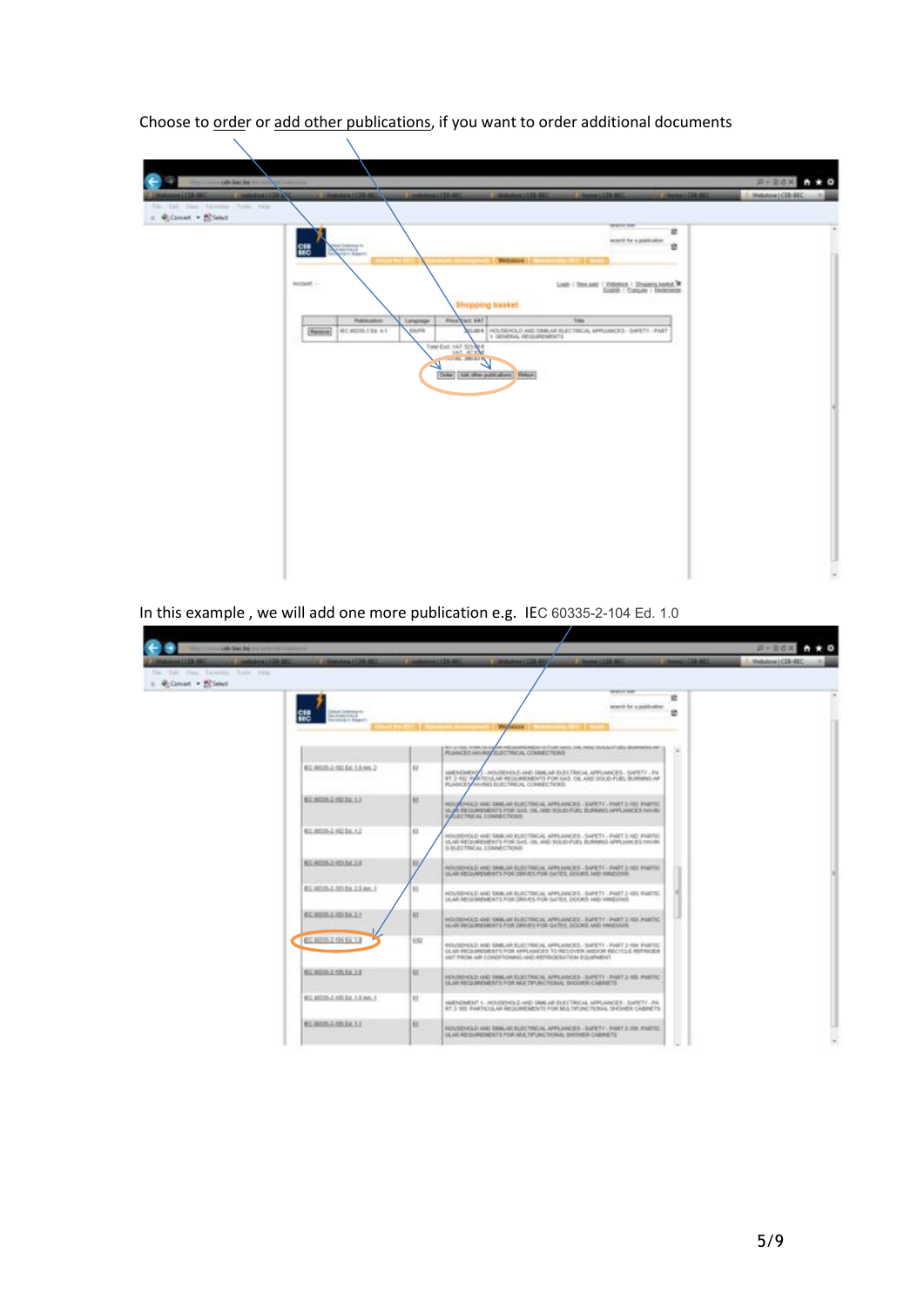|                                                                                                                                                    | at Lindaway Ha<br>$\frac{1}{2} \frac{\partial \phi}{\partial x^2} + \frac{1}{2} \frac{\partial \phi}{\partial y^2} + \frac{1}{2} \frac{\partial \phi}{\partial x^2} + \frac{1}{2} \frac{\partial \phi}{\partial y^2} + \frac{1}{2} \frac{\partial \phi}{\partial y^2} + \frac{1}{2} \frac{\partial \phi}{\partial y^2} + \frac{1}{2} \frac{\partial \phi}{\partial y^2} + \frac{1}{2} \frac{\partial \phi}{\partial y^2} + \frac{1}{2} \frac{\partial \phi}{\partial y^2} + \frac{1}{2} \frac{\partial \phi}{\partial y^2} + \frac{1}{2} \frac{\$                                                                                                                                                                                                                                                                                                                                                                                                                                                                                                     |                                                                                                                                                                                                 | search for a publication                         | e |  |
|----------------------------------------------------------------------------------------------------------------------------------------------------|-------------------------------------------------------------------------------------------------------------------------------------------------------------------------------------------------------------------------------------------------------------------------------------------------------------------------------------------------------------------------------------------------------------------------------------------------------------------------------------------------------------------------------------------------------------------------------------------------------------------------------------------------------------------------------------------------------------------------------------------------------------------------------------------------------------------------------------------------------------------------------------------------------------------------------------------------------------------------------------------------------------------------------------------------------|-------------------------------------------------------------------------------------------------------------------------------------------------------------------------------------------------|--------------------------------------------------|---|--|
| Account -                                                                                                                                          |                                                                                                                                                                                                                                                                                                                                                                                                                                                                                                                                                                                                                                                                                                                                                                                                                                                                                                                                                                                                                                                       | Western                                                                                                                                                                                         | Look   Tren.sier / 2050/024 / Showers heated, W. |   |  |
|                                                                                                                                                    |                                                                                                                                                                                                                                                                                                                                                                                                                                                                                                                                                                                                                                                                                                                                                                                                                                                                                                                                                                                                                                                       | Publication details                                                                                                                                                                             | Enable / Pransules / Henterbendo                 |   |  |
| Pickdowlout                                                                                                                                        | EC 46105-2-554 Ed. 1-8                                                                                                                                                                                                                                                                                                                                                                                                                                                                                                                                                                                                                                                                                                                                                                                                                                                                                                                                                                                                                                | HOUSEHOLD AND SIMILAR ELECTRICAL ARRUANCES - SAFETY - PART 2-154 PARTICULAR REQUIREMENTS FOR<br>APPLIARED TO RECOVER ARE/OR RECYCLE REFRIGERANT PROMIAN CONDITIONING AND REPRODUCTION DOUBMENT. |                                                  |   |  |
| Price (fact, VAT)<br>$10^{14}$ and 4                                                                                                               | Total number of pages, billike and drawings.                                                                                                                                                                                                                                                                                                                                                                                                                                                                                                                                                                                                                                                                                                                                                                                                                                                                                                                                                                                                          |                                                                                                                                                                                                 | Electro<br>2003-01-29                            |   |  |
| Chees.<br>Available from<br><b>Contract Contract</b><br>Status.<br>Status<br>Situation<br>Origin<br>Committee<br>Floapevinding<br><b>Pulphoned</b> | Deals with the safety of stechtur appliances to recover and/or veryon religiously from an constituting and religiously in equipment municipality space date or motion<br>compressors. The manimum rated notage toning not more than 250V for angle phase appliances and 600V for all other appliament.<br>CORE (IEC PUBLICATIONS BELPUBLICATIONS)<br>ATTENTION: Delgian registered standards (NBN EE) or (NBN HC), are generally only analize to English or French. Only the cores papers framisismal and the<br><b>Country of A</b><br>Eligi <sup>915</sup> cerease<br><b>EN versus</b><br>And is showing home!<br><b>Auto to showaring buest of</b><br>el Ninguishin<br>Contracting<br><b>NTRIA</b><br>TRUMACES FOR MA-CONDITIONING FOR HOLSTAND AND SHILLAR PLAYCIES ON THE CONTROL AND MANAGEMENT THAT THEN WELL SECTION OF THE CONTROL OF THE CONTROL OF THE CONTROL OF THE CONTROL OF THE CONTROL OF THE CONTROL OF THE CONTROL O<br>8-1000 BRUISLES - BRUNEL<br>Phone 02/706 03 79<br>Fax: \$2.1706-65.98<br>6 met jahan achegerdizen zen, be- |                                                                                                                                                                                                 |                                                  |   |  |

You will notice that two versions can be ordered: one in English (EN) only, one in English + French (EN/FR)

Add the chosen version to your shopping basket by clicking on "add" (e.g. EN/FR)

**BULLING**  $+$  *4* Cover  $+$  **2**<sup>2</sup> Sec.  $\overline{\phantom{a}}$ **SH SHOP** COSSIDER 1 Showering Assistant **Shopping basket GAV JUNT 900**  $136 - 64.4$  $rac{1}{2}$  $111.80$  $\overline{\mathbf{R}}$ RD MISS 2-194 Ex. 1 8 **TRE** NISEHOLD AND SIMUAR ELE UAT 310.014<br>UAT 107.104<br>OAL 017.104 [Star] [Suite painting] [firter]

Repeat this till you have all the required publications;

Click on **order** which leads you to the next screen: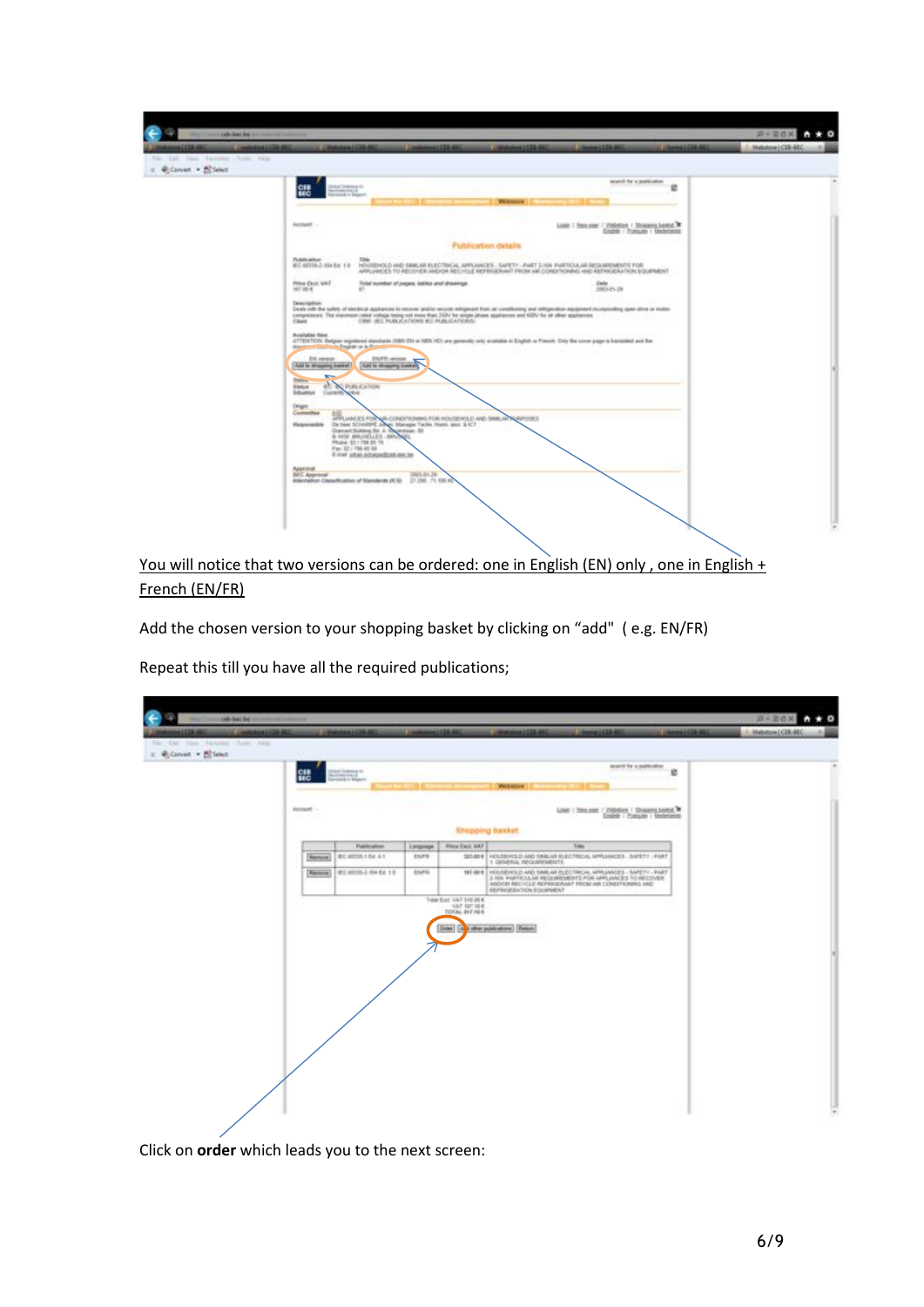| 4100644<br>Commission (1988-800)<br>The Car Vass Favoring Turk Firm<br>= @Convert > Bill Select | C CROWDED HEATS                                                                                                                     | <b>MADE DR. ALL</b><br><b>COMMERCIAL AND</b><br><b>Common</b>                                                                                                                                                                                                                                                                                                                                                                                                                                                                                                                                                                                                                                                                                                                                                     | <b>Linewatcher</b><br>tearch and                  | <b>COMMERCIAL</b> | 1. Midsaton LCES-BEC |
|-------------------------------------------------------------------------------------------------|-------------------------------------------------------------------------------------------------------------------------------------|-------------------------------------------------------------------------------------------------------------------------------------------------------------------------------------------------------------------------------------------------------------------------------------------------------------------------------------------------------------------------------------------------------------------------------------------------------------------------------------------------------------------------------------------------------------------------------------------------------------------------------------------------------------------------------------------------------------------------------------------------------------------------------------------------------------------|---------------------------------------------------|-------------------|----------------------|
|                                                                                                 | <b>BARTES</b><br>럟                                                                                                                  | <b>Websitzer</b>                                                                                                                                                                                                                                                                                                                                                                                                                                                                                                                                                                                                                                                                                                                                                                                                  | search for a publication                          | ×<br>٠            |                      |
|                                                                                                 | ROODERT<br>raansist                                                                                                                 | --<br>Payment.                                                                                                                                                                                                                                                                                                                                                                                                                                                                                                                                                                                                                                                                                                                                                                                                    | Linet   Trex.seer   Ohlindon   Shugara Andels, P. |                   |                      |
|                                                                                                 | <b>Sing 1: Martification</b><br>Tring 2: Check of shopping issuited<br><b>This 3 Parchase constitues</b><br><b>Step 4: Freyment</b> | The BEC reference number is ETT/BCREEZ I sell refer to it in my communications to the BEC.<br>To identify reynell, I action my login name and passes onl and press "Continual".<br>1 If I forget ins permised 1 arter my logit name and press "Please, return in passwort by 4-mail"<br>Ms hope name and parencies will be bent to my 4-mod address retored in the ISEC distances;<br>- IT1 forget my high name and password. I wille my name. But came and (city or inp credit or a mult<br>address: have<br>Ms logal marke and paramond will be sent to vice a mail solarises colored in the DEC dutabale).<br>- ITT am not regrate and pat. 1 click them<br>C.ingilt-kapine<br><b>ACRANGES</b><br><b>Patented</b><br><b>PERSONAL PROPERTY</b><br><b>The Columns of Assessment by A road</b><br>Cancel Continue |                                                   |                   |                      |

If you are already a member or if you have already bought documents, please pay attention to use only your unique login name and password!

Click on continue

If you purchase for the first time and do not have a login and password, click on here or click on this link : http://www.ceb-bec.be/en/external/register

| 100610<br>Commission Edith ROC<br>The Cast Year Taylories Turk Firm | <b>LINGMARK LEARNED</b>                                                   | 42238.00                                               |                | <b><i>COMMERCIAL</i></b>                                | <b>Lincoln LCCC A</b>                                                                                                                                                                                         |                                         | <b>COMMERCIAL</b> | / Metabook (CDE-BEC |
|---------------------------------------------------------------------|---------------------------------------------------------------------------|--------------------------------------------------------|----------------|---------------------------------------------------------|---------------------------------------------------------------------------------------------------------------------------------------------------------------------------------------------------------------|-----------------------------------------|-------------------|---------------------|
| = @Convert > Bill Select                                            |                                                                           |                                                        |                |                                                         |                                                                                                                                                                                                               | <b>SENSITIVE</b>                        |                   |                     |
|                                                                     | <b>BARRY</b><br>ИĆ                                                        |                                                        |                |                                                         |                                                                                                                                                                                                               | 瓣<br>search for a publication<br>×      |                   |                     |
|                                                                     | RODGER SCRAFFEE JUNIOR<br>Lin (of 1 Your personal data)                   |                                                        |                | <b>Webshire</b>                                         | Mective Avea / 2010/02/2   Lot of an other and hydrogic   Shearing Austral                                                                                                                                    | <b>English 1 Elanzuen 1 Elimentanek</b> |                   |                     |
|                                                                     | <b>Ting 1: Meetification</b><br><b>Blog Jr. Chask of elrogatog basket</b> |                                                        | <b>Payment</b> |                                                         | The BEC informal number is ETTACHTAG I set refer to it in my communications to the BEC.<br>Check the content of your order and click on "Continue" if the order is comed as on "Cancel" to modify your order. |                                         |                   |                     |
|                                                                     | <b>This 3 Parchase constitues</b>                                         | <b>Fulthington</b>                                     |                | Language   Frine Each MAT                               | Title                                                                                                                                                                                                         |                                         |                   |                     |
|                                                                     | <b>Step 4 Faynest</b>                                                     | <b>BC 6515-124 41</b>                                  | ENFE.          | 323.80 K                                                | HOUSEHOLD AND SMALAR ELECTRICAL<br>APPLIANCES - SAFETY - PART V OENERAL<br>REQUIREMENTS                                                                                                                       |                                         |                   |                     |
|                                                                     |                                                                           | <b>BC 6510-1-10-Ed 1-5 ENPS</b>                        |                | NET.00 K.                                               | HOUSEHOLD AND TANK AR ELECTRICAL<br>APPLIANCES - SAFETY - FAST 2, 126 PARTICULAR<br>REQUIREMENTS FOR APPLIVICES TO RECOVER.<br>AND/OR RECVOLE INFRIGERANT PROM.AIR<br>CONOTIONING AND REPRODUCTION EQUIPMENT  |                                         |                   |                     |
|                                                                     |                                                                           | Postenbonal code<br>Toritolbin<br>Trailed (East), VALT | VAT<br>TOTAL   | E100-E<br>510.00%<br>107, 104<br><b><i>NET.RD-E</i></b> |                                                                                                                                                                                                               |                                         |                   |                     |
|                                                                     |                                                                           |                                                        |                |                                                         | Cancel Smithshirle (a) Continue<br>⋑                                                                                                                                                                          |                                         |                   |                     |
|                                                                     |                                                                           |                                                        |                |                                                         |                                                                                                                                                                                                               |                                         |                   |                     |
|                                                                     |                                                                           |                                                        |                |                                                         |                                                                                                                                                                                                               |                                         |                   |                     |
|                                                                     |                                                                           |                                                        |                |                                                         |                                                                                                                                                                                                               |                                         |                   |                     |

The field ' promotional code's set up for future applications and is not active yet. Do not fill out.

Click on continue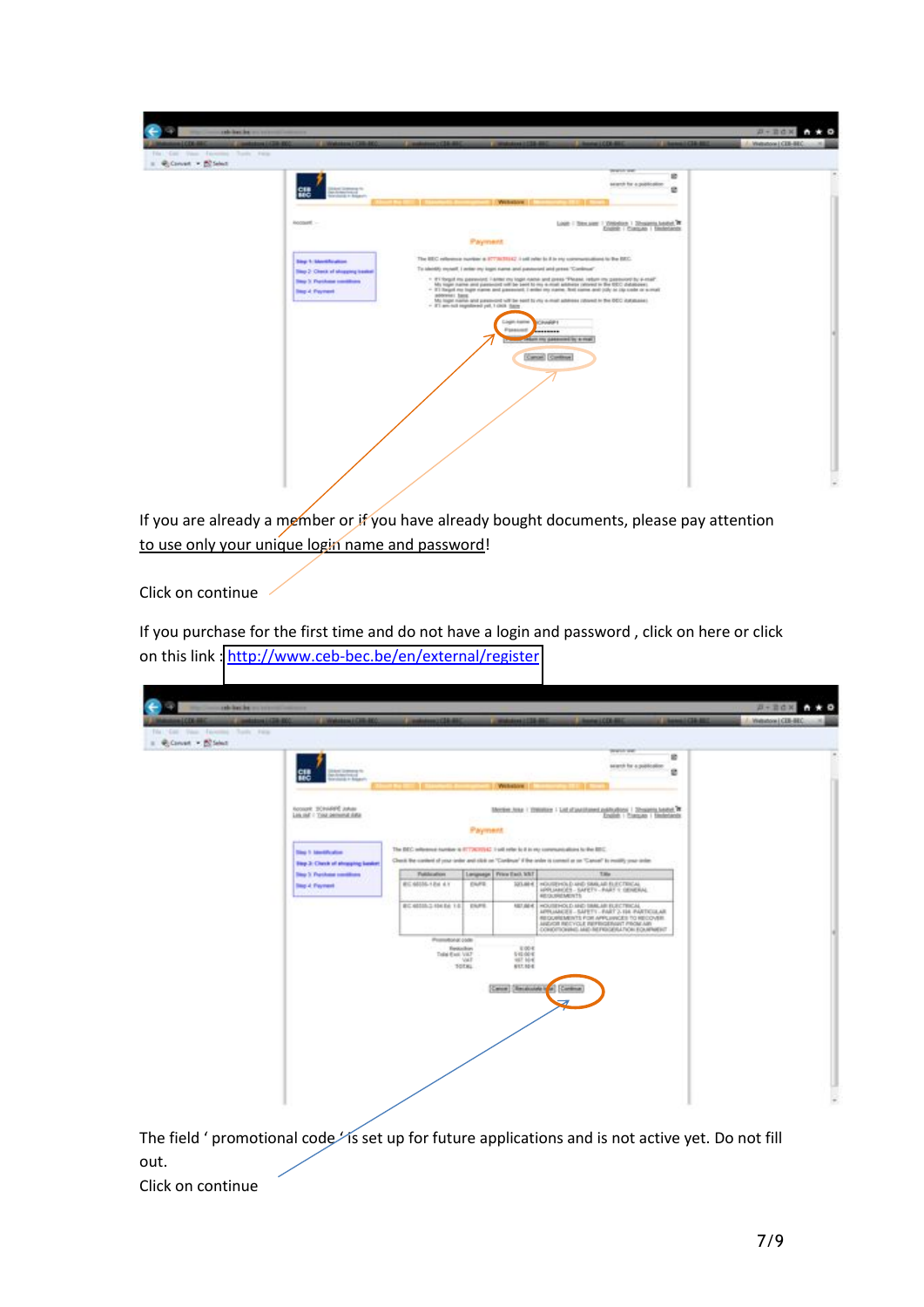

Click on continue

| = @Convert > ECSelect |                                                                          | <b>SENSITIVE</b><br>鄉<br>search for a publication                                                                                                                      |  |
|-----------------------|--------------------------------------------------------------------------|------------------------------------------------------------------------------------------------------------------------------------------------------------------------|--|
|                       | ᇜ<br>нċ                                                                  | e<br><b><i><u>Visibalize</u></i></b>                                                                                                                                   |  |
|                       | NOVARE SCINNERS JUNIOR<br>Los JoE - Tost personal data                   | <b>Meeting Aska / CONSTRUCT   LAB of partitioned auditorities   Directoria Automobile #</b><br>English 1 Transato 1 Studentando                                        |  |
|                       |                                                                          | Payment                                                                                                                                                                |  |
|                       | <b>Time 1: Membration</b>                                                | The BEC reflerence number is \$773635042 lived refer to 6 in my communications to the BEC.<br>Please syler your online reference.                                      |  |
|                       | They 2: Check of shopping treatest<br><b>They 3. Purchase conditions</b> | consumery water an integrated involving by them. The interest to accept the artist to accept the BEO<br>envision se vanó-                                              |  |
|                       | <b>Step &amp; Fayment</b>                                                | 2 In the other cause, please choose a reference which cell be meritored on your investe                                                                                |  |
|                       |                                                                          | л<br>Clinton are of the tomorry part                                                                                                                                   |  |
|                       |                                                                          | a. Cleat card                                                                                                                                                          |  |
|                       |                                                                          | ogone<br>The payment of your critic and the processed by the accuraci site of                                                                                          |  |
|                       |                                                                          | Select this positional mode and slice not "Continue" to be transitional to the Oppine website and pay with plant<br>UNIT-Lard                                          |  |
|                       |                                                                          | Payment agreement with the SEC.                                                                                                                                        |  |
|                       |                                                                          | The payment of your only will be processed you a payment convented with the BEC.<br>Select Bio psyment must sent stoll on "Centimia" to get the instructions to follow |  |
|                       |                                                                          |                                                                                                                                                                        |  |
|                       |                                                                          | Cancel Continue                                                                                                                                                        |  |
|                       |                                                                          |                                                                                                                                                                        |  |

Fill out eventually your company reference number (P.O. order number) and proceed to the payment with your credit card data: